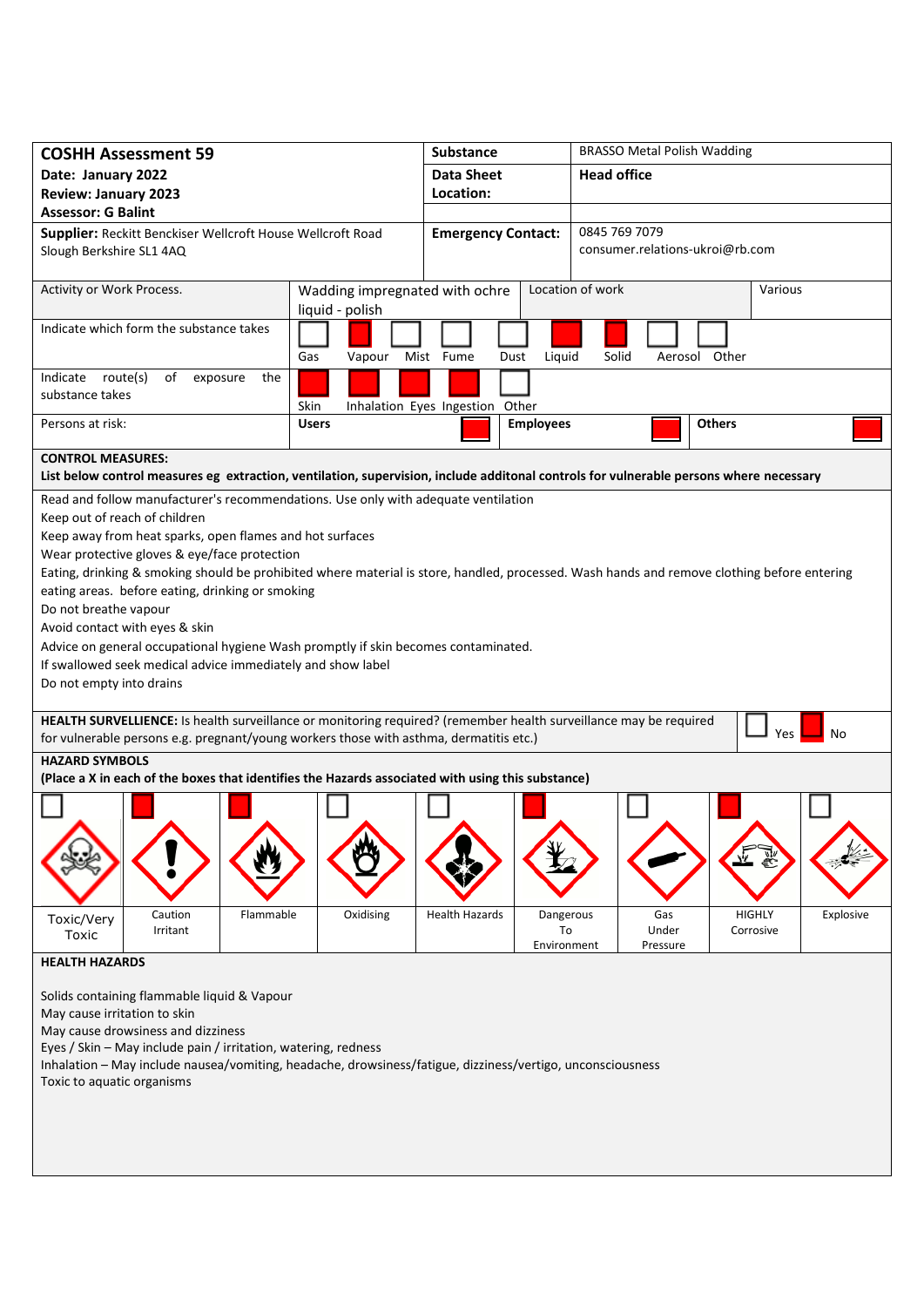| PERSONAL PROTECTIVE EQUIPMENT                                                                                                                                                             | (Place a X in each of the boxes for mandatory PPE/RPE) |                                                                                                                                                                                                                                                                                                                                                                                                                                                                                                                                             |                |              |                                                                                                                                                                                                                  |        |  |  |  |  |  |  |
|-------------------------------------------------------------------------------------------------------------------------------------------------------------------------------------------|--------------------------------------------------------|---------------------------------------------------------------------------------------------------------------------------------------------------------------------------------------------------------------------------------------------------------------------------------------------------------------------------------------------------------------------------------------------------------------------------------------------------------------------------------------------------------------------------------------------|----------------|--------------|------------------------------------------------------------------------------------------------------------------------------------------------------------------------------------------------------------------|--------|--|--|--|--|--|--|
|                                                                                                                                                                                           |                                                        |                                                                                                                                                                                                                                                                                                                                                                                                                                                                                                                                             |                |              |                                                                                                                                                                                                                  |        |  |  |  |  |  |  |
|                                                                                                                                                                                           |                                                        |                                                                                                                                                                                                                                                                                                                                                                                                                                                                                                                                             |                |              |                                                                                                                                                                                                                  |        |  |  |  |  |  |  |
| Dust mask                                                                                                                                                                                 | Respirator                                             | Visor                                                                                                                                                                                                                                                                                                                                                                                                                                                                                                                                       | Eye Protection | <b>Boots</b> | Overalls                                                                                                                                                                                                         | Gloves |  |  |  |  |  |  |
| <b>FIRST AID MEASURES</b>                                                                                                                                                                 |                                                        |                                                                                                                                                                                                                                                                                                                                                                                                                                                                                                                                             |                |              |                                                                                                                                                                                                                  |        |  |  |  |  |  |  |
| <b>First aid</b><br>Eye contact                                                                                                                                                           |                                                        |                                                                                                                                                                                                                                                                                                                                                                                                                                                                                                                                             |                |              | Remove any contact lenses and open eyelids wide apart. Rinse immediately with plenty of water<br>occasionally lifting upper and lower eyelids. Do not rub eye. Continue to rinse for at least 15 minutes and get |        |  |  |  |  |  |  |
| Skin contact                                                                                                                                                                              |                                                        | medical attention<br>Flush contaminated skin with plenty of water. Remove contaminated clothing and shoes. Continue to rinse                                                                                                                                                                                                                                                                                                                                                                                                                |                |              |                                                                                                                                                                                                                  |        |  |  |  |  |  |  |
|                                                                                                                                                                                           |                                                        | for at least 10 minutes. Get medical attention                                                                                                                                                                                                                                                                                                                                                                                                                                                                                              |                |              |                                                                                                                                                                                                                  |        |  |  |  |  |  |  |
| <b>Inhalation</b>                                                                                                                                                                         |                                                        | Move affected person to fresh air and keep warm and at rest in a position comfortable for breathing. If not<br>breathing, if breathing is irregular or if respiratory arrest occurs provide artificial respiration or oxygen by<br>trained person. It may be dangerous for the person providing 1st aid to give mouth to mouth resuscitation.<br>Get medical attention. If necessary call a poison centre or physician. If unconscious place into recovery<br>position and get medical attention immediately. Maintain an open airway.      |                |              |                                                                                                                                                                                                                  |        |  |  |  |  |  |  |
| Ingestion                                                                                                                                                                                 |                                                        | Rinse mouth thoroughly with water. Remove dentures if any. Move to fresh air. If conscious, give a few<br>small amounts of water drink. Stop if the affected person feels sick as vomiting may be dangerous. Do not<br>induce vomiting unless under the direction of medical personnel. If vomiting occurs keep head low. Get<br>medical attention. If necessary call poison center or physician. Never give anything by mouth to an<br>unconscious person. If unconscious place in recovery position and get medical attention immediately |                |              |                                                                                                                                                                                                                  |        |  |  |  |  |  |  |
| FIRE MEASURES (Place a X in each of the boxes that can be used with this COSHH Substance)<br>THE PRODUCT IS NOT FLAMMABLE. USE FIRE EXTINGUISHING MEDIA SUITABLE FOR THE SURROUNDING FIRE |                                                        |                                                                                                                                                                                                                                                                                                                                                                                                                                                                                                                                             |                |              |                                                                                                                                                                                                                  |        |  |  |  |  |  |  |
|                                                                                                                                                                                           |                                                        |                                                                                                                                                                                                                                                                                                                                                                                                                                                                                                                                             |                |              |                                                                                                                                                                                                                  |        |  |  |  |  |  |  |
|                                                                                                                                                                                           |                                                        |                                                                                                                                                                                                                                                                                                                                                                                                                                                                                                                                             |                |              |                                                                                                                                                                                                                  |        |  |  |  |  |  |  |

## **DO NOT USE WATER JET**

CO2 Water Foam Powder Fire Blanket